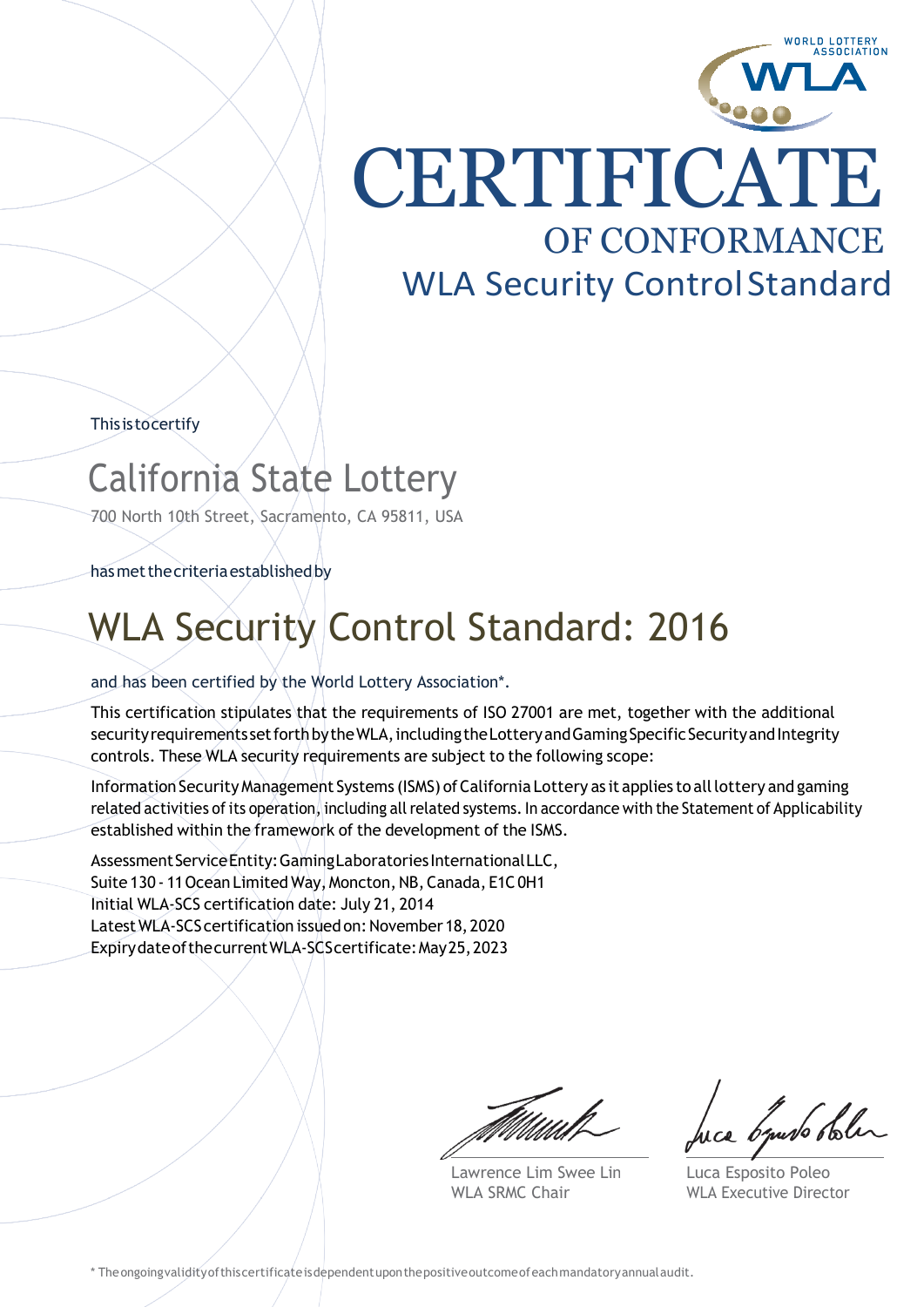## CERTIFICATE OF CONFORMANCE WLA Security Control Standard

The certified organization holds a valid ISO27001:2013 certificate forthe following scope: Information Security Management Systems (ISMS) of California Lottery such as it applies to all lottery and gaming related activities of its operation, including all related systems, in accordance with the Statement of Applicability dated September 2, 2020 and established within the framework of the development of the ISMS.

> ISO 27001:2013 Reference number: C184-ISMS41-C2-11-20

ISO 27001:2013 Certification body: PECBMS, 1555 boul de l'Avenir, Bureau 306, Laval, QC H7S 2N5, Canada

> Latest issue of the ISO 27001:2013 certificate: November 16,2020

Expiry date of the ISO 27001:2013 certificate: May 25,2023



**CERTIFIED** SECURITY CONTROL STANDARD